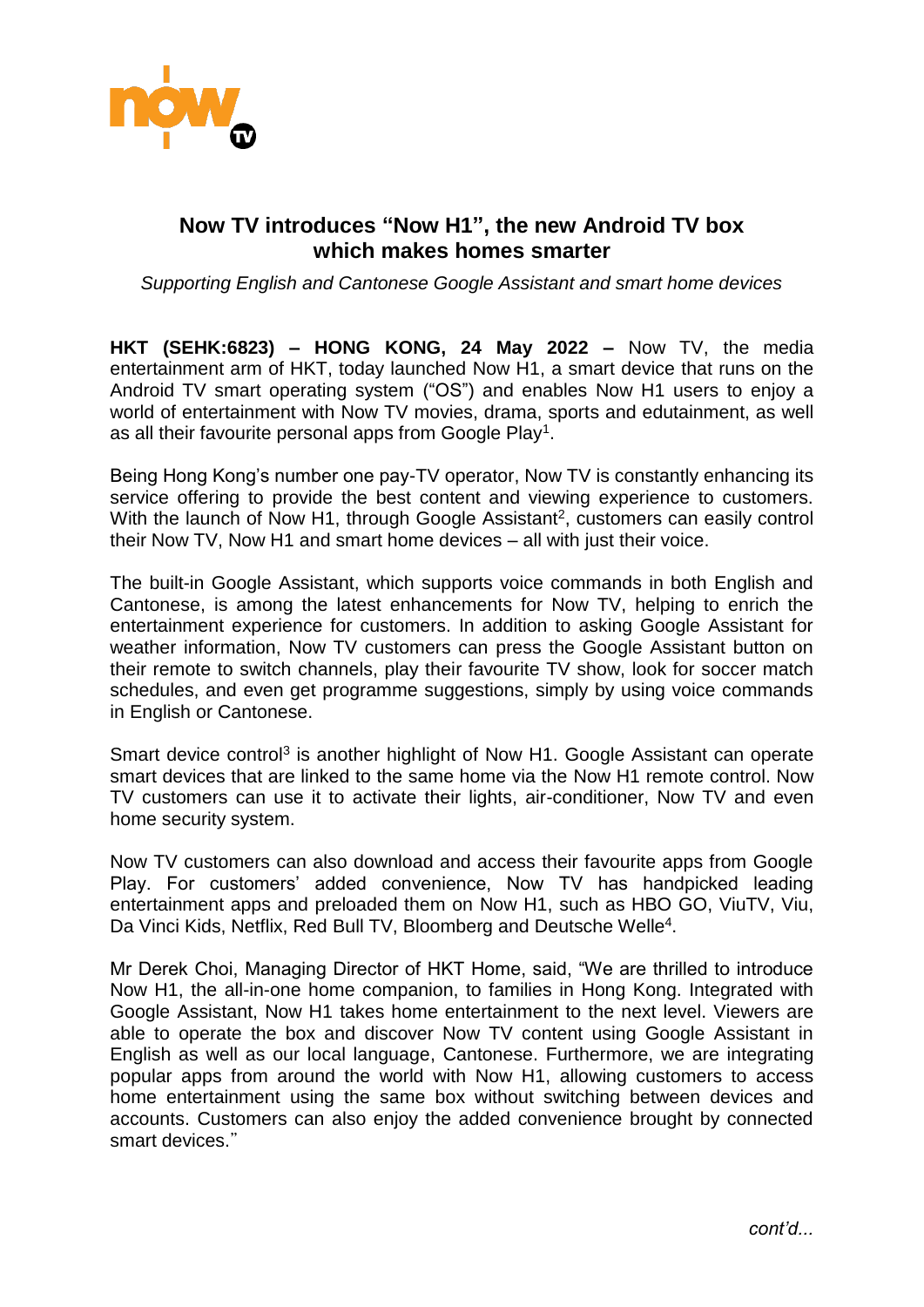Mr Choi added, "Committed to bringing enthralling entertainment options to our audience, Now TV will continue to explore the possibilities presented by emerging technologies. Through applying state-of-the-art innovations and utilising the latest gadgets, we shall strive to further enhance the home enjoyment and viewing experience."

Mr Michael Yue, General Manager of Sales & Operations of Google Hong Kong, said, "We are excited to collaborate with HKT to combine Android TV with its new Now H1 device, providing a smart entertainment experience that the whole family can enjoy. In addition to the robust content library from Google Play, with Google Assistant built into Now H1 with Android TV, people can easily discover the Now TV content library and control smart home devices using a simple voice command. We look forward to more innovations with developers and ecosystem players that build for the big screen."

All Now TV customers can take advantage of the enhancements introduced by Now H1 for just HK\$48 a month, with a 24-month commitment period<sup>5</sup>. Now TV also offers attractive packages for customers to experience smart living services.

For subscription details, please call Now TV at 2888 0008 or visit https://www.nowtv.now.com/page/h1

- # -

*<sup>1</sup> Requires network connections. Subject to Google Play Terms of Service.*

*<sup>2</sup> Requires network connections. Subject to Google Terms of Service.*

*<sup>3</sup> Requires network connections and compatible device(s). Subject to Google Terms of Service.*

*<sup>4</sup> Apps will be rolled out by phase. Subject to users' subscription and the terms and conditions of such Apps.* 

*<sup>5</sup>Terms and conditions apply. Now H1 is only applicable to designated areas in Hong Kong.*



Mr Derek Choi, Managing Director of HKT Home (left), and Mr Michael Yue, General Manager of Sales & Operations of Google Hong Kong, introduce Now H1 to families in Hong Kong.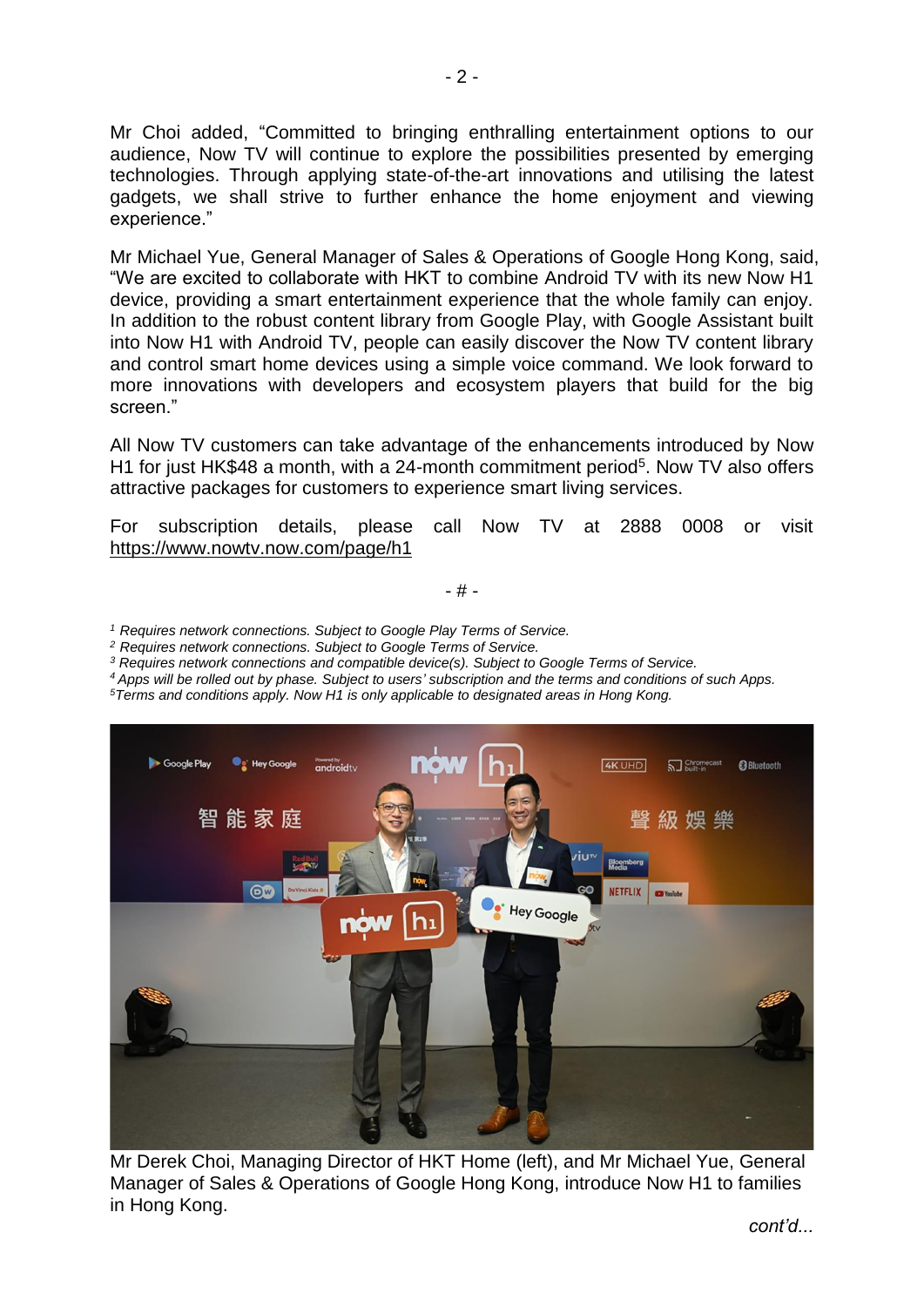## **About Now TV**

Now TV is the leading pay-TV service in Hong Kong and the media entertainment arm of HKT, Hong Kong's premier telecommunications service provider and a leading innovator.

Since its launch in 2003, Now TV has been offering top-notch live sporting events and world-class entertainment programmes, delighting viewers with movies and TV series they love and keeping customers informed with quality news and documentaries. From Asian to Western, local to international, STEM for kids to infotainment, Now TV has something for everyone. Customers can access Now TV's premium content on demand and through linear TV channels as well as the companion apps Now Player, Now Sports and Now Player Junior.

Now TV Official Website: [www.nowtv.hk](http://www.nowtv.hk/) Now TV Official Facebook Page: [www.facebook.com/NowTV.hongkong](http://www.facebook.com/NowTV.hongkong)

## **About HKT**

HKT (SEHK: 6823) is Hong Kong's premier telecommunications service provider and a leading innovator. Its fixed-line, broadband, mobile communication and media entertainment services offer a unique quadruple-play experience. HKT meets the needs of the Hong Kong public and local and international businesses with a wide range of services, including local telephony, local data and broadband, international telecommunications, mobile, enterprise solutions, FinTech, e-commerce, big data analytics, media entertainment including the provision of interactive pay-TV services, and other telecommunications businesses such as customer premises equipment sales, outsourcing, consulting and contact centres.

HKT is the first local mobile operator to launch a true 5G network in Hong Kong with differentiated value-added services. Backed by its substantial holding of 5G spectrum across all bands and a robust and extensive fibre backhaul infrastructure, HKT is committed to providing comprehensive 5G network coverage across the city.

HKT delivers end-to-end integrated solutions employing emerging technologies such as 5G, cloud computing, Internet of Things ("IoT") and artificial intelligence ("AI") to accelerate the digital transformation of enterprises and contribute to Hong Kong's development into a smart city.

Riding on its massive loyal customer base, HKT has also built a digital ecosystem integrating its loyalty programme, e-commerce, travel, insurance, big data analytics, FinTech and HealthTech services. The ecosystem deepens HKT's relationship with its customers, thereby enhancing customer retention and engagement.

For more information, please visit www.hkt.com. LinkedIn: linkedin.com/company/hkt.